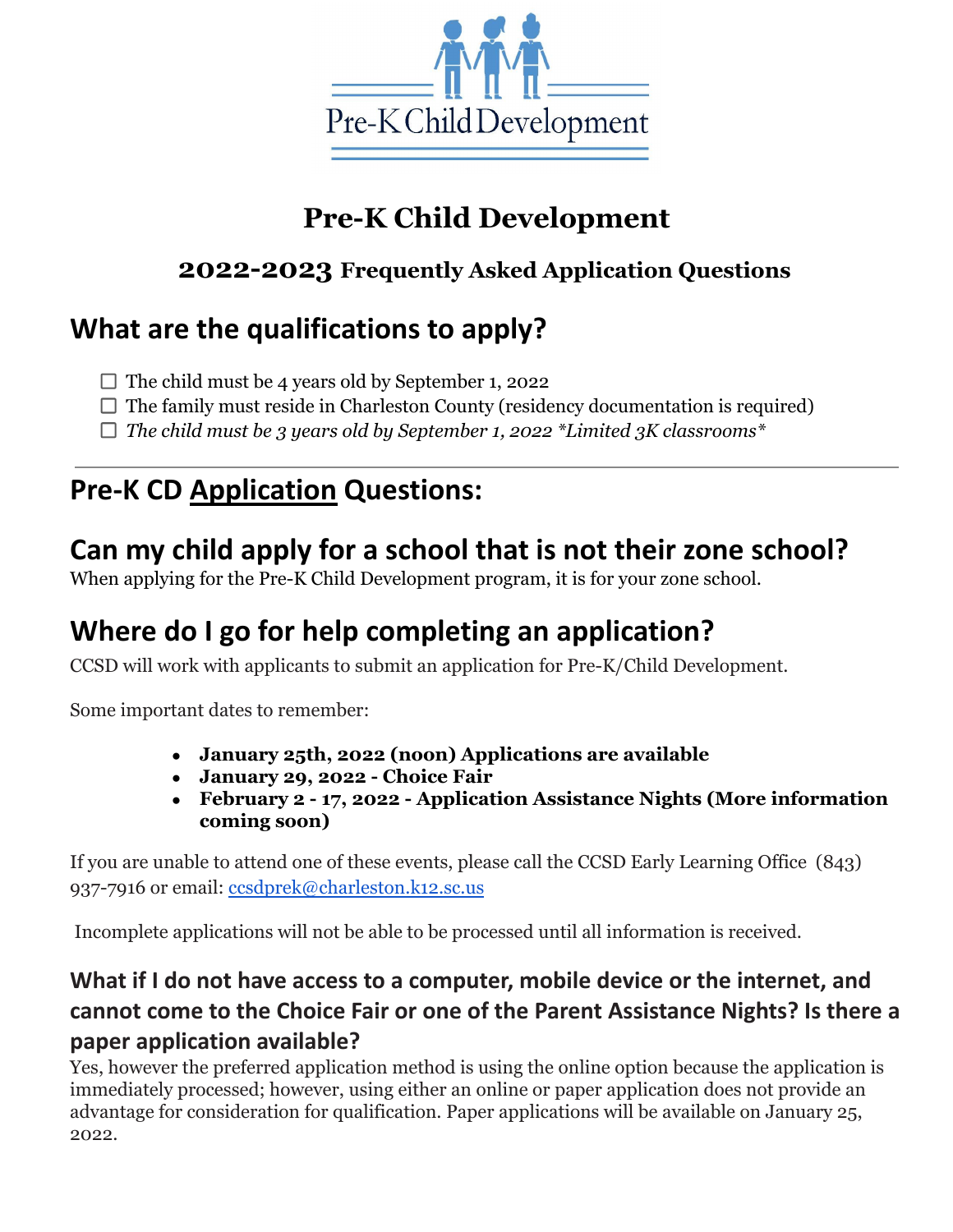To request a paper application call the Early Learning Department at 843-937-7916 or email: [ccsdprek@charleston.k12.sc.us](mailto:ccsdprek@charleston.k12.sc.us)

### **What documents do I need to apply:**

**\*New this year, parents are now encouraged to upload documents with the application.**

- $\Box$  Child legal name/birth date/etc. \*Birth certificate (upload)
- $\Box$  Medicaid number (if applicable) \*medicaid card (upload)
- $\Box$  Parent/family income information \*income documentation (upload)
	- Income documentation (proof of gross income-the total money earned or received before deductions for the past twelve months) Ex: 2021 tax return (1040, W2,1099), Pay Stub or
	- $\Box$  Social Security income received for the past 12 months.

### **When can we apply:**

- $\Box$  2022-2023 Pre-K CD applications are available January 25, 2022 (noon) (online and paper)
- **Parents are encouraged to apply early (January 25th-May 25th)!**
- Applications are available January 25-September 25th 2022 **\*However**, parents are encouraged to apply early to ensure a qualification decision before the 2022-2023 school year begins.

# **Can my child still participate in the program if we move?**

*Yes, If you still live in Charleston County.*

□ Contact the Pre-K department 843-937-7916 or email: [ccsdprek@charleston.k12.sc.us.](mailto:ccsdprek@charleston.k12.sc.us)

If there isn't space in the new attendance area, your child can be placed on the waitlist for the new attendance area.

### **What do I do if I need to make a change on my application after I submit it?**

Email [ccsdprek@charleston.k12.sc.us](mailto:ccsdprek@charleston.k12.sc.us) with the changes that need to be made. The Pre-K department will make the changes on the application.

#### **My child narrowly misses the birth date cutoffs established by the state. Are there any provisions that would allow him/her to enroll early?**

School entry age is established under South Carolina state law. CCSD does not make exceptions to the legally defined entry deadlines for Pre-K Child Development.

# **What is a CCSD Neighborhood/Zoned School?**

This is a school where students are assigned to attend because they live in the school's attendance area or attendance zone. A student's neighborhood school is also referred to as their "home school." ([Use our GIS Lookup Tool to check your attendance zone.\)](https://www.croppermap.com/charleston/)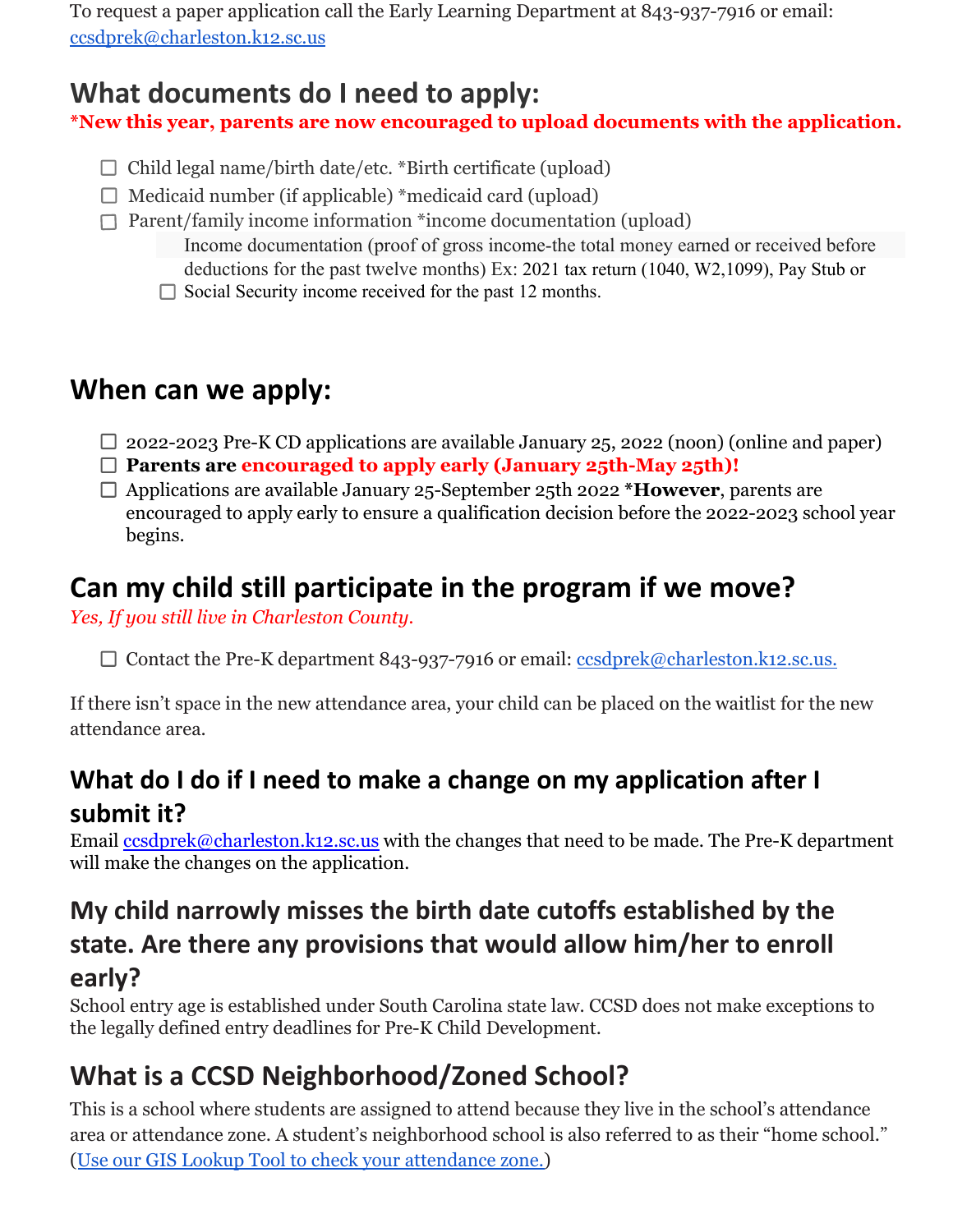### **How do I know if my online application is completed and submitted through the registration and application portal?**

Online applications are not completed, submitted and eligible for acceptance until all the required fields (marked with a red \* in your online application) have been completed and you click on the "Submit My Application" button on the final step of the application.

You will receive an email confirming that your application was submitted as well as a message on the screen. Receipt of this confirmation email is the final step in the CCSD Pre-k/Child Development application process.

# **When a paper application is submitted, how will it be processed?**

All applicants (online and paper applications) will receive a follow-up confirmation communication in one of two ways: an immediate confirmation email after an online application is submitted OR a delayed confirmation email (up to a 7-Day delay) after the paper application is submitted.

These additional days for processing the paper application are needed for the applicant's information to be manually transferred into the online system by a trained CCSD employee. Entering all applications in the same system will ensure students have equitable opportunity for consideration. Once the application is entered, applicants should receive an automatic email. Please note: The CCSD Pre-K/Child Development application process does not give "first come, first served" priority.

### **DIAL-4 Screening Questions:**

### **What are you looking for during the DIAL-4 screening?**

DIAL-4 screening is a South Carolina State Department requirement for Pre-K CD.

DIAL-4 screening appointments take place after a completed Pre-K application has been submitted.

Your child's motor, concept knowledge, language, self-help, and social-emotional skills are being assessed during the DIAL-4 Screening.

# **Pre-K CD Child Waitlist Questions:**